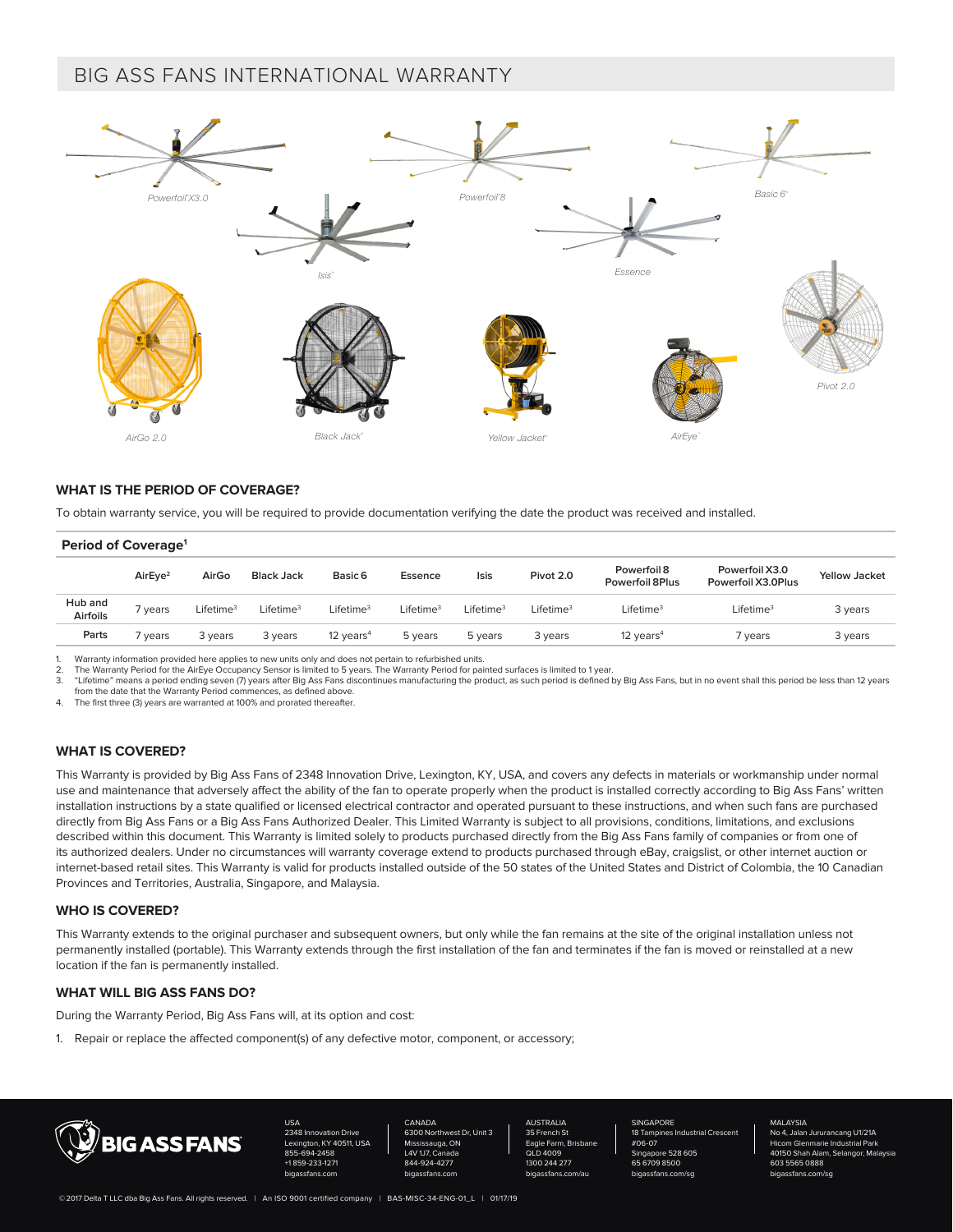- 2. Repair or replace the defective product; or
- 3. Refund the price you paid for the product upon return of the product to Big Ass Fans, shipping and insurance prepaid by you.

The foregoing constitutes your exclusive remedy and the limit of liability for Big Ass Fans, and for any and all losses in connection with this product.

# **WHAT STEPS ARE REQUIRED TO OBTAIN WARRANTY SERVICE?**

- 1. If the fan is operating, immediately turn off the fan.
- 2. Contact Big Ass Fans' Technical Support Department as soon after the issue is discovered as possible by:
	- a. Calling the Technical Support phone number listed for your region; or
	- b. Visiting the Big Ass Fans website and submitting a technical support form.
- 3. Once the Technical Support Representative has received your warranty claim, a case will be processed. In order to process this case, please have the following information available:
	- a. Your name, address, phone number, and installation address;
	- b. Product brand name, serial number, purchase price, and verification of product installation or premises possession date;
	- c. Detailed description of the problem you have experienced.
- 4. If the Technical Support Representative determines that the warranty claim is valid and that a replacement part is required, the Representative will process the claim and the replacement part will be shipped to you. Included in the shipment of the replacement part will be any shipping labels and documents needed to return the original part, including a Return Materials Authorization (RMA) number.

**Note: Your receipt of the replacement part constitutes your agreement to return the failed part to Big Ass Fans within 15 days of the receipt of the replacement part delivery. If Big Ass Fans does not receive the original part, you will be invoiced for the retail cost of the replacement part, and you will be responsible for payment for the replacement part upon receipt of the invoice. Big Ass Fans reserves all rights it retains under law to collect the retail cost of the replacement part if the original is not returned as specified above.** 

5. Obtaining service may involve contacting a contractor to remove, repair, or replace the fan, or to remove the fan and return it to us.

Please be patient while we arrange for or undertake the necessary warranty service. We will provide you with regular status updates, as well as shipment dates, if appropriate, until your fan is back in service.

## **CONDITIONS**

- 1. Big Ass Fans reserves the right to make the final determination, based on its own evaluation of the fan and all components, as to whether:
	- a. The problem in question is the result of a defect in design, workmanship, or materials, and not a result of error, misuse, or abuse on the part of the customer as set forth under the exclusions detailed in this Warranty;
	- b. Noise heard during operation is within normal operating levels, in which case this Warranty would be inapplicable. Note: Certain electrical, motor, or other operating noise may be impossible to eliminate due to the fan design and/or site conditions. Dissatisfaction with normal operating noise levels is not covered by this Warranty, and return of any fans for this reason will be subject to Big Ass Fans' Return Policy (see below).
	- c. Adverse site conditions, (including, but not limited to, excessive dust, heat, humidity, unstable electric service, or any other unknown or unforeseen condition that affects the proper operation of the products) improper application, or improper installation is determined to be the basis for the failure.
	- d. The problem or defect is material and requires action under this warranty; and
	- e. The remedy of repair, replacement, or refund is appropriate.
- 2. If Big Ass Fans determines, in its sole discretion, that the appropriate remedy under the Warranty is a refund, the refund amount will be limited to the price paid by the customer for the product alone, and under no circumstances will it include the cost of labor, shipping, handling, packaging, or any other incidental or consequential costs incurred or anticipated by the customer.
- 3. With respect to replacement or repair rendered, Big Ass Fans reserves the right to use replacement parts that are refurbished. Big Ass Fans warrants that the parts replaced or repaired, whether or not they have been refurbished or are original equipment, will operate properly and be free from defects in materials and workmanship for a period of 90 days from the date of shipment to the customer, or for the remainder of the original warranty period, whichever is longer.
- 4. A service fee, parts replacement fee, and shipping charges may be imposed if any fan is returned for warranty service that is missing components or that has been modified in any way. Such fees and charges will vary based upon the actual material and labor costs necessary to replace missing or modified parts and to return the fan to its original factory condition.

#### **RETURN POLICY**

Returns must be received within 90 days of shipment. The customer will be responsible for return freight charges. A restocking fee of 25% for unopened boxes and 50% for opened boxes applies to all returns.

# **WHAT IS NOT COVERED (EXCLUSIONS)?**

This Warranty is valid outside of the United States, Canada, Australia, Singapore, and Malaysia. No other written or oral warranties apply, and no employee, agent, dealer, or other person is authorized to give any warranties on behalf of Big Ass Fans.

**ATTENTION: Under no circumstances will the Big Ass Fans be responsible for remedial work necessary to correct installation procedures by others that do not conform to those established by the instructions, codes, and standards described under items 2 through 3d below.**

1. Units purchased from any entity other than Big Ass Fans, Big Ass Fans Affiliated Companies in Australia or Asia, or a Big Ass Fans Factory Authorized Dealer.



USA 2348 Innovation Drive n, KY 40511, USA 855-694-2458 +1 859-233-1271 bigassfans.com

CANADA 6300 Northwest Dr, Unit 3 Mississauga, ON L4V 1J7, Canada 844-924-4277 bigassfans.com

AUSTRALIA<br>35 French S nch St Eagle Farm, Brisba  $QI$ D 4009 1300 244 277 bigassfans.com/au SINGAPORE 18 Tampines Industrial Crescent #06-07 Singapore 528 605 65 6709 8500 bigassfans.com/sg

MALAYSIA<br>No 4. Jalan Jui urancang U1/21A Hicom Glenmarie Industrial Park 40150 Shah Alam, Selangor, Malaysia 603 5565 0888 bigassfans.com/sg